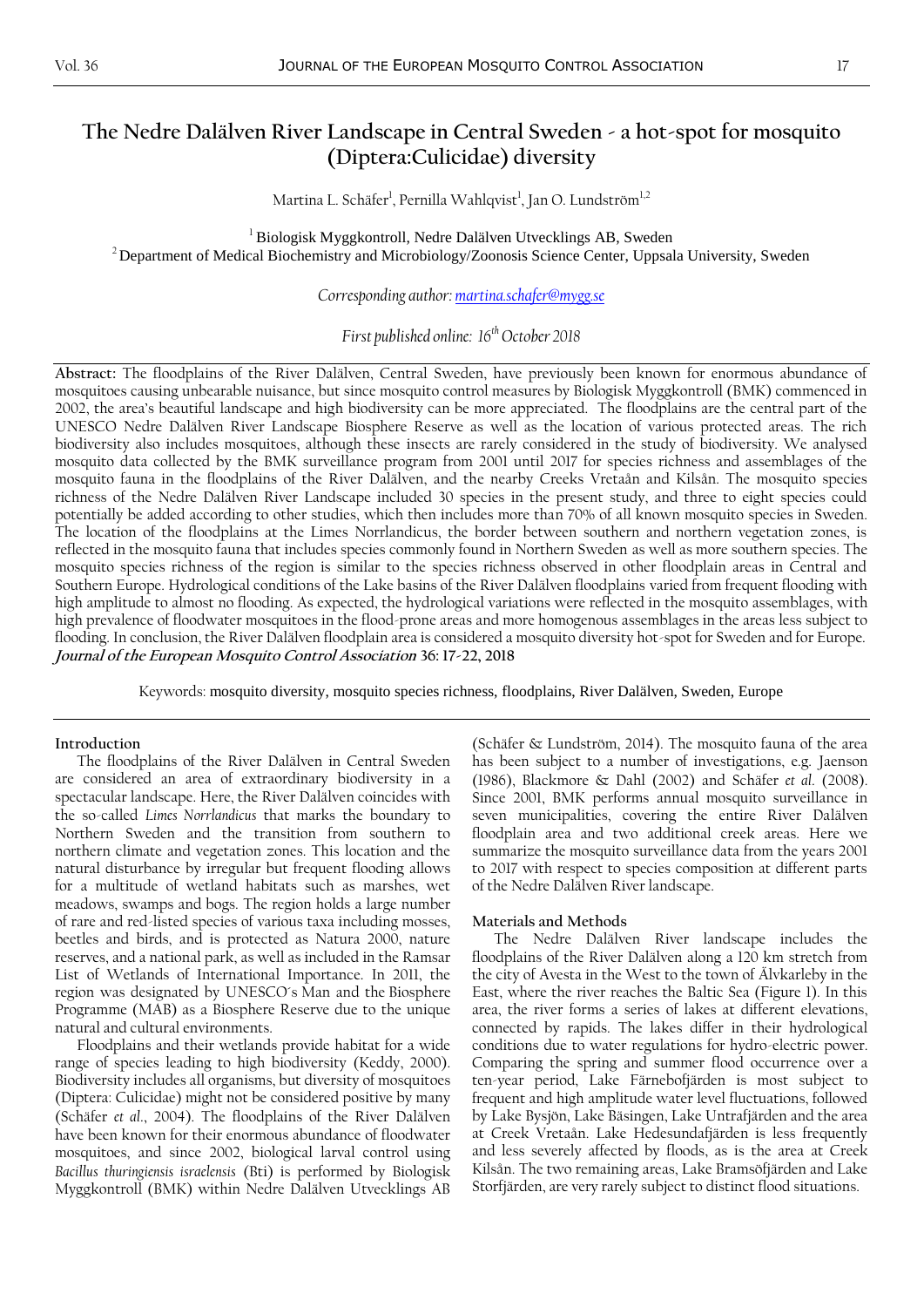

**Figure 1: The location of the Nedre Dalälven River Landscape in Sweden, the lakes of the River Dalälven floodplains and the additional creek areas that are included in the mosquito surveillance by Biologisk Myggkontroll. The black stars mark mosquito sample sites, but not all sites were sampled during all years from 2001 to 2017.**

The surveillance of blood-seeking female mosquitoes by BMK was performed using CDC miniature light traps baited with carbon dioxide for one night per trap site every second week from early May (week 21) to late September (week 37) each year. This trap type is commonly used for mosquito surveillance and captures almost all mammophilic species (Becker *et al.*, 2010, European Centre for Disease Prevention and Control, 2014). The total number of trap sites varied during the years and ranged from 23-25 sample sites in the first years (2001-2003) to 38-42 trap sites during the latter years (2012-2017). Also, the number of traps per lake area differed between lakes and years, thus we did not include total abundance data in the present overview of the mosquito fauna but focused on species compositions.

Species identification was based on the morphological keys provided by Gutsevich *et al*. (1974), Wood *et al.* (1979), Becker *et al*. (2003) and Becker *et al.* (2010). All mosquitoes collected in a trap were identified but for large samples, a random subset of up to approximately 2000 mosquitoes per trap and night was chosen for identification. We also used the concept of mosquito functional groups (MFG) that was initiated by Schäfer & Lundström (2001) and refined to 10 well defined MFG by Schäfer *et al*. (2004). More recently recorded mosquito species in Sweden were MFG classified by Lundström *et al*. (2013). The groups are provided with a code and the number code 1 denotes that the species lays eggs on water surface and 2 denotes that the species lays eggs on the soil. The letter codes (a-e) indicate the total classification based on overwintering life stage (egg, larva or female), preferred blood meal host (mammals, birds or amphibians) and the number of generations per year (univoltine or multivoltine).

# **Results**

Altogether, 3,691,907 female mosquitoes were included in the present study and 30 mosquito species were recorded for the Nedre Dalälven River landscape (Table 1). These species represented nine out of the ten MFG defined for Swedish mosquitoes. Eighteen species were found during all years and at all lakes. These common mosquito species included *Coquillettidia richiardii* (MFG 1A); *Anopheles claviger* (MFG 1B)*; An. maculipennis* s.l*., Culiseta alaskaensis,* and *Cs. bergrothi* (MFG 1C); *Culex pipiens/torrentium* (MFG 1D); *Ae. annulipes, Ae. cantans, Ae.*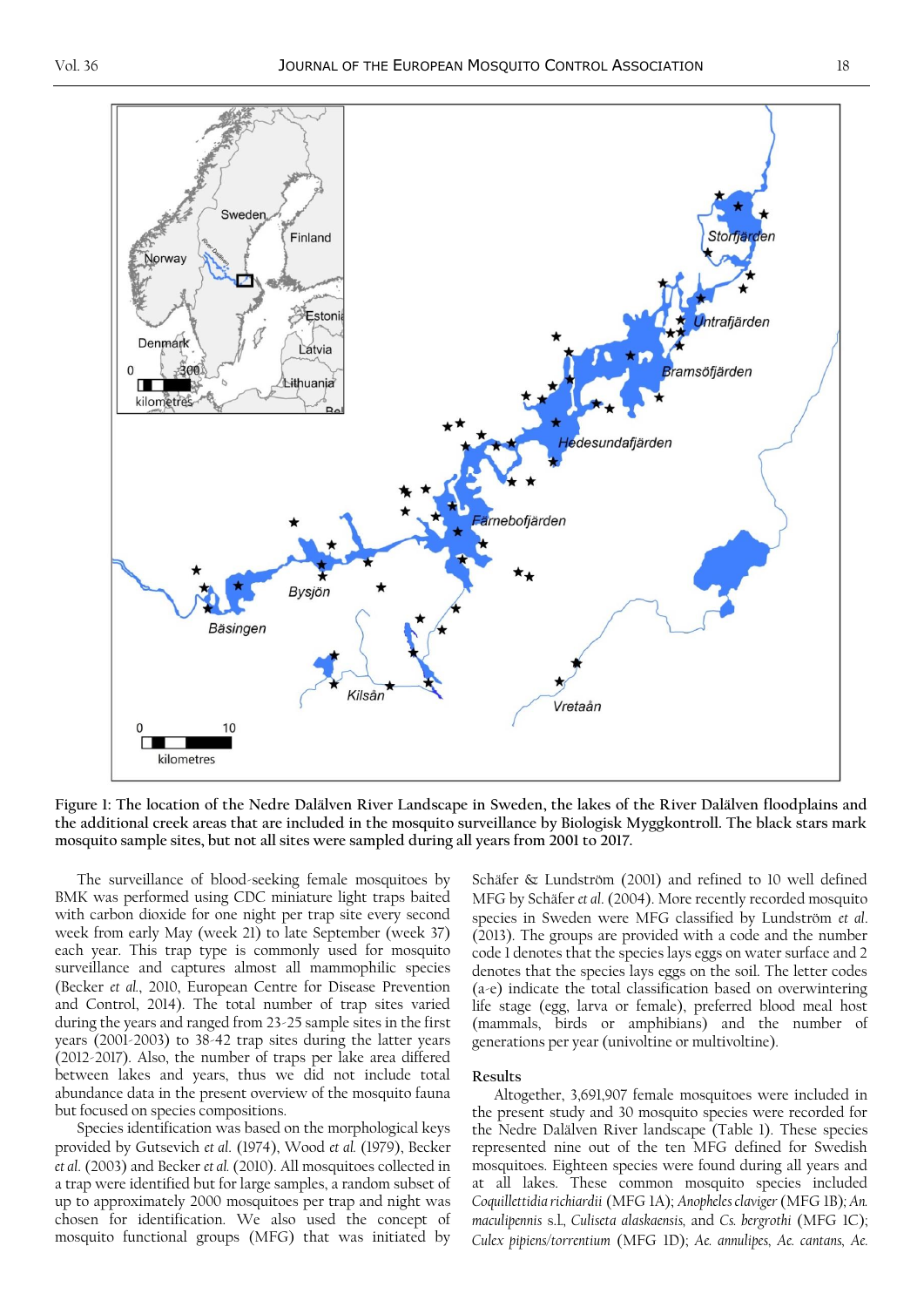*communis, Ae. diantaeus, Ae. intrudens* and *Ae. punctor* (MFG 2A); *Ae. cinereus, Ae. rossicus, Ae. sticticus* and *Ae vexans* (MFG 2B); *Aedes geniculatus* (MFG 2C) and *Cs. morsitans* and *Cs. ochroptera* (MFG 2E). In total, the most common species was *Ae. sticticus*  (65.15%), followed by *Ae. cinereus* (8.60%) and *Ae. communis*  (8.37%). Among the rare species, represented by less than 0.01 % in all study areas, the following species could be noted: *Ae. excrucians* (only recorded from Creek Kilsån)*, Ae. flavescens*  (found at four areas)*, Ae. hexodontus* (recorded from Lake Färnebofjärden and Lake Storfjärden)*, Ae. pullatus* (found at four areas)*, Ae. dorsalis* (recorded from Lake Hedesundafjärden and Creek Vretaån), *Ae. nigrinus* (recorded only from Hedesundafjärden)*,* and *Cx. territans* (recorded from Lake Bäsingen and Lake Färnebofjärden)*.* 

Most species were recorded from Lake Färnebofjärden and Lake Hedesundafjärden (Table 1). Around each of these lakes, 26 mosquito species were listed. The records for Lake Färnebofjärden covered nine functional groups and included the uncommon species *Ae. flavescens, Ae. hexodontus, Ae. pullatus, Cx. territans* and *Cs. fumipennis*. At Lake Hedesundafjärden, rare species included the only record for *Ae. nigrinus,* as well as records for *Ae. pullatus, Ae. dorsalis,* and *Cs. fumipennis.* Here, eight mosquito functional groups were found.

The mosquito species compositions in the various lakes of the River Dalälven were similar, but the species assemblages differed (Table 1, Figure 2). Lake Bäsingen, Lake Bysjön, Lake Färnebofjärden and Creek Vretaån were strongly dominated by floodwater mosquito species (≥ 75% for the MFG 2B), with *Ae. sticticus* (63-82%) as the dominating species. At Lake Hedesundafjärden and Lake Untrafjärden, floodwater mosquito dominance was less distinct (60-62% for MFG 2B) and the proportion of snow pool mosquitoes increased (27-33 % for MFG 2A), with *Ae. communis* as the most common species (18 and 26%, respectively). At Lake Hedesundafjärden, also MFG 1A (13%) with *Cq. richiardii* was common. At Creek Kilsån, the mosquito species assemblage was more evenly distributed between MFG 2A and MFG 2B, with *Ae. intrudens*  and *Ae. sticticus* dominating in the respective groups. At Lake Bramsöfjärden and Lake Storfjärden, MFG 2A and *Ae. communis* were dominating, especially at Lake Bramsöfjärden (71% for MFG 2A). At Lake Storfjärden, group 1A with *Cq. richiardii* was the second most abundant group and species (31%).



**Figure 2: Mosquito functional group assemblages at the lakes of the River Dalälven floodplains and two additional creek areas in the Nedre Dalälven River Landscape, based on mosquito surveillance by Biologisk Myggkontroll with CDC miniature light traps from 2001 to 2017.**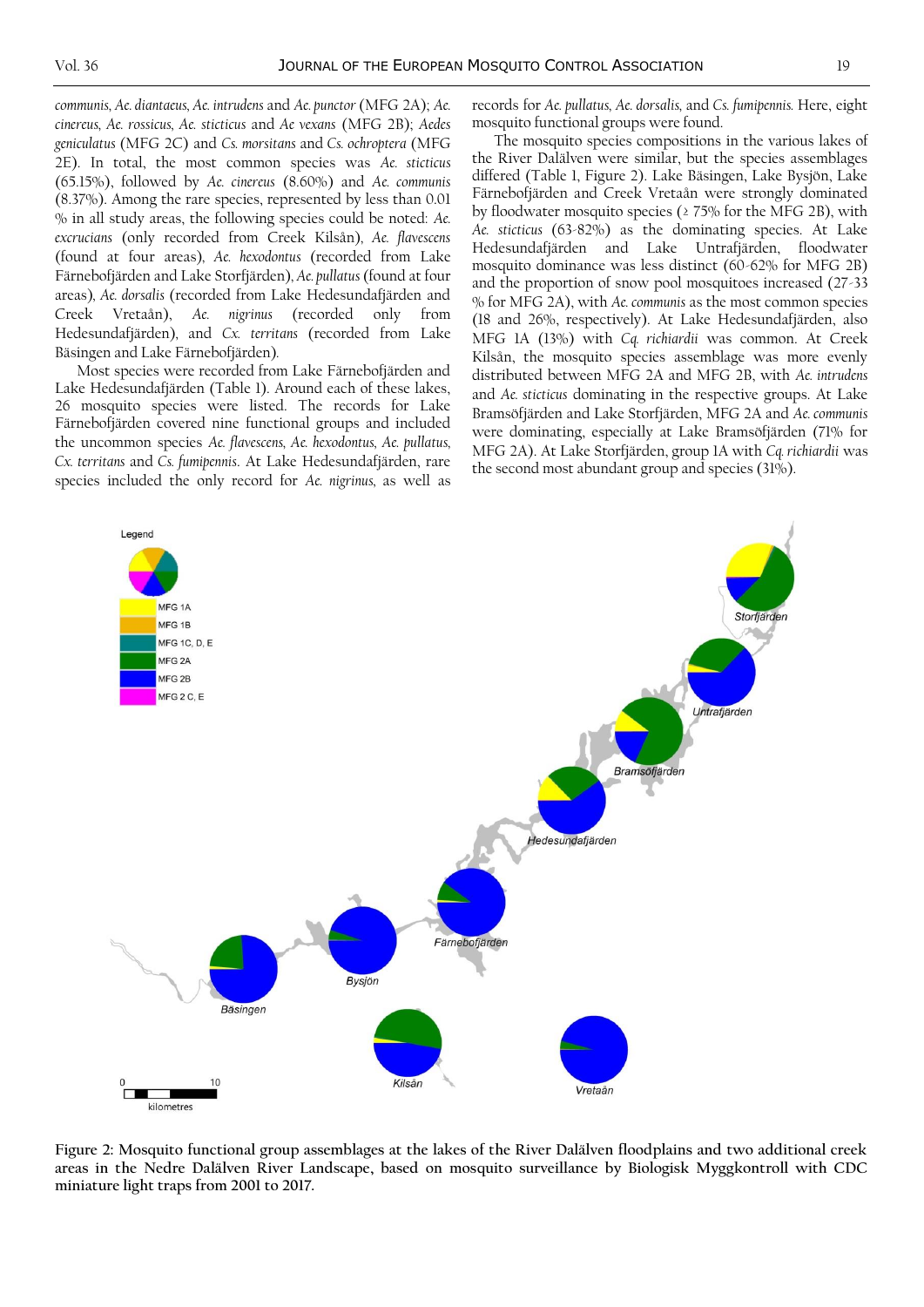**Table 1: The mosquito species sorted following mosquito functional groups (MFG) collected in different areas of the Nedre Dalälven River Landscape during the years 2001 to 2017,**  given as percentage of total catch per area and in total. Mosquitoes were sampled with CDC miniature light traps baited with carbon dioxide fortnightly from May to September **each year.** 

|                                                           |               | MFG Bäsingen        |            |                          | Bysjön Färnebofjärden Hedesundafjärden Bramsöfjärden Untrafjärden Storfjärden Kilsån Vretaån TOTAL |          |          |                |                |                  |                |
|-----------------------------------------------------------|---------------|---------------------|------------|--------------------------|----------------------------------------------------------------------------------------------------|----------|----------|----------------|----------------|------------------|----------------|
| Coquillettidia richiardii (Ficalbi, 1889)                 | 1A            | 1.44                | 0.15       | 1.05                     | 12.59                                                                                              | 10.21    | 3.32     | 30.57          | 2.47           | 0.07             | 2.44           |
| Anopheles claviger (Meigen, 1804)                         | $_{\rm 1B}$   | 0.03                | 0.03       | 0.06                     | 0.14                                                                                               | 0.30     | 0.62     | 1.19           | 0.03           | 0.31             | 0.11           |
| Anopheles maculipennis s.l.                               | $1\mathrm{C}$ | 0.08                | 0.10       | 0.10                     | 0.37                                                                                               | 0.10     | 0.16     | 0.77           | 0.37           | 0.04             | 0.13           |
| Culiseta alaskaensis (Ludlow, 1906)                       | $1\mathrm{C}$ | 0.04                | 0.01       | 0.02                     | 0.04                                                                                               | 0.08     | 0.04     | 0.06           | 0.04           | 0.01             | 0.03           |
| Culiseta annulata (Schrank, 1776)                         | 1C            | $\langle 0.01$      | 0.01       | $\langle 0.01$           | 0.01                                                                                               | 0.01     | 0.01     | 0.01           | $\langle 0.01$ | $\langle 0.01$   | $\langle 0.01$ |
| Culiseta bergrothi (Edwards, 1921)                        | $1\mathrm{C}$ | $\langle 0.01$      | 0.02       | 0.03                     | 0.04                                                                                               | 0.04     | 0.02     | 0.01           | $\langle 0.01$ | $\langle 0.01$   | 0.02           |
| Culex pipiens/torrentium                                  | $1\mathrm{D}$ | 0.11                | 0.27       | 0.05                     | 0.12                                                                                               | $0.11\,$ | 0.12     | 0.08           | 0.27           | 0.17             | 0.09           |
| Culex territans (Walker, 1856)                            | 1E            | $\langle 0.01$      | $\omega$   | $\langle 0.01$           | $\omega$                                                                                           | $\omega$ | $\omega$ | $\omega$       | $\omega$       | $\omega_{\rm c}$ | $\langle 0.01$ |
| Aedes annulipes (Meigen, 1830)                            | 2A            | 0.07                | 0.09       | 0.14                     | 0.12                                                                                               | 0.22     | 0.11     | 0.03           | 2.26           | 0.21             | 0.20           |
| Aedes cantans (Meigen, 1818)                              | 2A            | 3.39                | 0.40       | 0.74                     | 2.30                                                                                               | 5.93     | 2.15     | 0.96           | 4.55           | 0.68             | 1.26           |
| Aedes cataphylla (Dyar, 1916)                             | 2A            | $\langle 0.01$      | 0.01       | 0.02                     | 0.01                                                                                               | 0.17     | $0.01\,$ | 0.01           | 0.01           | 0.10             | 0.02           |
| Aedes communis (DeGeer, 1776)                             | 2A            | 10.30               | 1.87       | 4.89                     | 17.68                                                                                              | 52.26    | 25.51    | 48.47          | 2.47           | 0.92             | 8.34           |
| Aedes diantaeus (Howard, Dyar & Knab, 1912)               | 2A            | 7.03                | 0.25       | 0.72                     | 3.29                                                                                               | 9.57     | 2.11     | 1.06           | 0.08           | 0.02             | 1.41           |
| Aedes excrucians (Walker, 1856)                           | 2A            | $\omega$            | $\omega$   | $\overline{\phantom{a}}$ | ×,                                                                                                 |          | $\omega$ | $\omega$       | $\langle 0.01$ | $\omega$         | $\langle 0.01$ |
| Aedes flavescens (Muller, 1764)                           | 2A            | ù,                  | 0.01       | $\langle 0.01$           |                                                                                                    |          |          | $\omega$       | 0.01           | $\langle 0.01$   | $\langle 0.01$ |
| Aedes hexodontus (Dyar, 1916)                             | 2A            | $\omega$            | $\omega$   | $\langle 0.01$           |                                                                                                    |          |          | $\langle 0.01$ | $\omega$       | $\omega$         | $\langle 0.01$ |
| Aedes intrudens (Dyar. 1919)                              | 2A            | 0.69                | 1.20       | 1.48                     | 0.84                                                                                               | 0.47     | 0.63     | 0.22           | 38.17          | 0.11             | 2.39           |
| Aedes pullatus (Coquillett, 1904)                         | 2A            | $\langle 0.01$      | $\omega$ . | $\langle 0.01$           | 0.01                                                                                               |          |          | $\sim$         | $\langle 0.01$ | $\omega$         | $\langle 0.01$ |
| Aedes punctor (Kirby, 1837)                               | 2A            | 0.83                | 0.65       | 0.73                     | 2.53                                                                                               | 2.21     | 2.33     | 4.04           | 2.11           | 1.79             | 1.06           |
| Aedes caspius (Pallas, 1771)                              | 2B            | $\omega$            | $\omega$   |                          | 0.01                                                                                               | 0.01     | v.       | 0.06           | $\omega$       | $\omega$         | $\langle 0.01$ |
| Aedes cinereus (Meigen, 1818                              | 2B            | 11.27               | 4.78       | 6.39                     | 31.40                                                                                              | 8.49     | 12.61    | 7.79           | 13.63          | 5.45             | 8.62           |
| Aedes dorsalis (Meigen, 1830)                             | 2B            | ù.                  |            |                          | 0.01                                                                                               |          |          | $\omega$       | $\omega$       | $\langle 0.01$   | $\langle 0.01$ |
| Aedes nigrinus (Eckstein, 1918)                           | 2B            | $\omega$            |            |                          | 0.01                                                                                               | $\sim$   |          | $\omega$       | $\omega$       | $\omega$         | $\langle 0.01$ |
| Aedes rossicus (Dolbeskin, Gorickaja & Mitrofanova, 1930) | 2B            | 0.87                | 7.81       | 8.04                     | 1.52                                                                                               | 0.11     | 8.22     | 0.11           | 7.27           | 1.70             | 6.84           |
| Aedes sticticus (Meigen, 1838)                            | 2B            | 62.76               | 79.91      | 73.93                    | 25.87                                                                                              | 8.95     | 36.91    | 2.32           | 24.97          | 81.61            | 65.16          |
| Aedes vexans (Meigen, 1830)                               | 2B            | $1.00\,$            | 2.32       | 1.52                     | 0.90                                                                                               | 0.57     | 4.89     | 1.76           | 1.13           | 6.72             | 1.76           |
| Aedes geniculatus (Olivier, 1791)                         | 2C            | $\langle 0.01$      | 0.01       | $\langle 0.01$           | 0.01                                                                                               | 0.04     | 0.01     | 0.01           | $\langle 0.01$ | $\omega$         | $\langle 0.01$ |
| Culiseta fumipennis (Stephens, 1825)                      | 2E            | $\omega_{\rm{eff}}$ | 0.01       | $\langle 0.01$           | 0.01                                                                                               | $\omega$ | 0.02     | 0.01           | 0.00           | $\omega$         | $\langle 0.01$ |
| Culiseta morsitans (Theobald, 1901)                       | 2E            | 0.03                | 0.09       | 0.06                     | 0.21                                                                                               | 0.13     | 0.18     | 0.44           | 0.08           | 0.06             | 0.08           |
| Culiseta ochroptera (Peus, 1935)                          | 2E            | 0.04                | 0.03       | 0.01                     | 0.04                                                                                               | 0.02     | 0.01     | 0.07           | 0.06           | 0.01             | 0.01           |
| Number of species                                         |               | 23                  | 23         | 26                       | 26                                                                                                 | 22       | 22       | 24             | 24             | 22               | 30             |
| Number of functional groups                               |               | $\mathsf{Q}$        | 8          | 9                        | 8                                                                                                  | 8        | 8        | 8              | 8              | $\overline{7}$   | $\mathcal{Q}$  |
| Number of individuals                                     |               | 170,454             |            | 277,201 2,503,877        | 227,331                                                                                            | 97,164   | 184,177  | 43,483         | 112,276 75,944 |                  | 3,691,907      |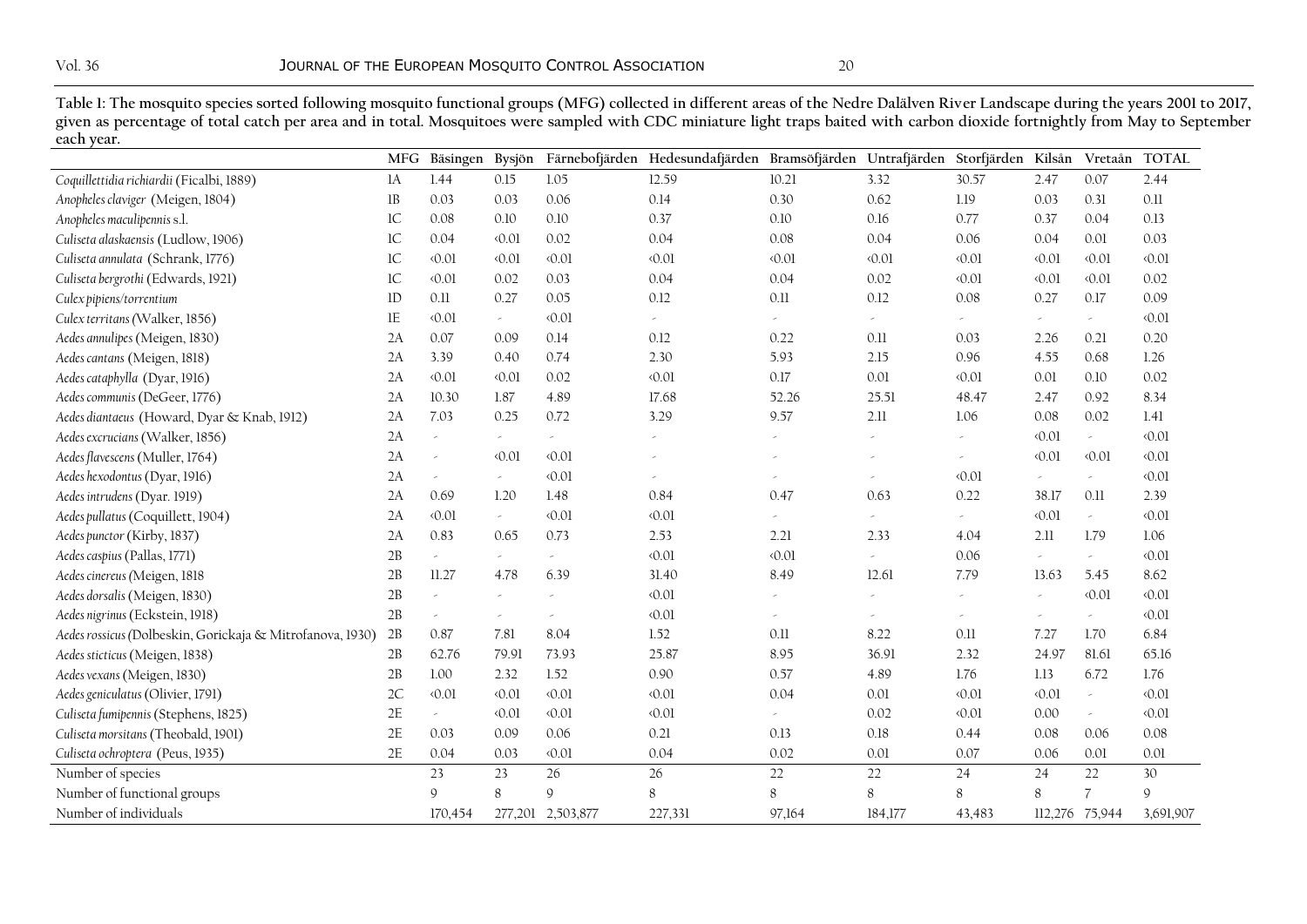### **Discussion**

The number of mosquito species recorded for the Nedre Dalälven region by the BMK surveillance program during the years 2001 to 2017 included 30 species, compared to 23 species mentioned in Schäfer *et al.* (2008) and 26 species in the respective provinces of Uppland, Västmanland, Gästrikland and Dalarna in Lundström e*t al.* (2013). The species list in Schäfer *et al*. (2008) included *Ae. detritus* (Haliday, 1833*)*, which was not found in the mosquito surveillance programme presented here. The species was sampled with one specimen in the wet meadows 2001, and two specimens in the swamps in 2001, all sites located at Lake Färnebofjärden. Blackmore and Dahl (2002) found *Ae. euedes* (Howard, Dyar & Knab, 1912) in their study at a site at Lake Färnebofjärden and this species was not present in our samples. Also, all identification was based on morphological characters, thus species complexes were not further investigated in this surveillance programme. The *Culex pipiens* complex was investigated by Hesson *et al*. (2011) and both *Culex pipiens* Linnaeus, 1758 and *Culex torrentium* Martini, 1925 were confirmed for the Nedre Dalälven region. The *Anopheles maculipennis* complex was studied in detail by Jaenson *et al*. (1986) and confirmed An. *messeae* Falleroni, 1926 and *An*. *beklemishevi* Stegnii & Kabanova, 1976 for the general region, but it is unclear if this specifically included the Nedre Dalälven River Landscape. Comparing the present list of species to Lundström *et al*. (2013) showed that *Ae. nigrinus* could be added to the species list for Gästrikland and *Cs. fumipennis* to the list for Gästrikland, Dalarna and Uppland. Additional species recorded for the provinces of Gästrikland, Dalarna, Västmanland or Uppland included *Ae. leucomelas* (Meigen, 1804), *Ae. riparius* (Dyar & Knab, 1907) and *Cs. subochrea*  (Edwards, 1921) (Lundström *et al*., 2013). Adding the species confirmed by other studies to our list results in 33 mosquito species for the Nedre Dalälven River Landscape, and up to potentially 38 mosquito species based on the province records. This includes more than 70% of all known mosquito species in Sweden and comprises a number of rare species.

Sampling blood-seeking female mosquitoes with CDC miniature light traps baited with carbon dioxide is a standard method for mosquito surveillance (Becker *et al.*, 2010). These traps sample a large variety of mosquito species, although some species are less likely to be collected in these traps, e.g. *Cx. territans* and *Cs. morsitans* (European Centre for Disease Prevention and Control, 2014)*.* However, *Cs. morsitans* was a common species in our collections*.* Nevertheless, some species that were considered rare might very well be more common when other sampling methods, e.g. larval sampling, are used. Some of the species that occurred in low numbers in the Nedre Dalälven River landscape are common in other parts of Sweden, e.g. *Ae. hexodontus* and *Ae pullatus* were frequently collected in Northern Sweden (Schäfer & Lundström, 2001). Even with regard to mosquito species, the Nedre Dalälven River landscape seems to be a place where northern and southern species meet, leading to high species diversity.

Schäfer & Lundström (2001) observed a latitudinal gradient with an increasing number of mosquito species and functional groups from the north to the south of Sweden. In this study, 24 mosquito species from 9 functional groups (according to Schäfer *et al*. (2004)) were recorded for the location with highest mosquito diversity in the southern part of Sweden. It should be noted that the concept of functional groups was introduced by Schäfer & Lundström (2001) with 14 functional groups and refined by Schäfer *et al*. (2004) to 10 functional groups. In the present study, we recorded 30 mosquito species for Central Sweden, indicating higher mosquito diversity than expected. However, the present study summarized intensive mosquito sampling over 17 years, while the data in Schäfer & Lundström (2001) was based on collections from only one year. More intensive sampling in the area in Southern Sweden would very likely result in an increase of recorded mosquito species richness there as well.

The species assemblages reflected different hydrological conditions in the studied parts of the River Dalälven region, which is in accordance with Schäfer *et al*. (2008). The areas with high dominance of floodwater mosquitoes are more subject to flooding than the areas with a more homogenous mosquito fauna. Floodwater mosquitoes often occur in enormous numbers, thus it could also be possible that rare species might not be detected in the mass of floodwater mosquitoes. Nevertheless, we could record high species richness for Lake Färnebofjärden, where the highest number of mosquitoes were found as well, strongly dominated by *Ae. sticticus*. Lake Färnebofjärden, the location of a national park, is the most flood-prone area of the Nedre Dalälven River landscape. It occurs to be a hot spot for mosquito species although highly dominated by floodwater mosquitoes.

Other floodplains of large rivers in Europe have also been subject to mosquito investigations, providing information on mosquito species richness in similar areas. In the Upper Rhine Valley, Southwestern Germany, a mosquito surveillance program similar to the surveillance in the River Dalälven floodplains by BMK resulted in 30 mosquito species for the years 1991 to 1994, and three mosquito species could be added by larval sampling (Becker & Kaiser, 1995). In a more recent study, 25 mosquito species were found in the mosquito surveillance program during 2000 to 2009, and the total number of mosquito species recorded in Southwestern Germany had increased to 38 species, including two invasive species (Becker *et al.*, 2011). In the floodplains of the Morava River, Slovakia, 28 mosquito species were recorded by sweepnet sampling (Strelková & Halgoš, 2012). In another part of the Morava River located in the Czech Republic, mosquito diversity included up to 37 species (Rettich *et al*., 2007). In Croatia, mosquito collections with CDC traps in the city of Osijek, located near the floodplains of the rivers Danube and Drava, from 1995 to 2004 resulted in 20 mosquito species (Sudarić Bogojević *et al*., 2009). The Danube River is also the centre for the UNESCO Danube Delta Biosphere Reserve with high recorded biodiversity, including 31 mosquito species (Prioteasa & Falcuta, 2010).

In conclusion, the mosquito species richness of the Nedre Dalälven River Landscape is similar to the species richness observed in floodplain areas in Central and Southern Europe. A total of 30 mosquito species were recorded in the present study, and three to eight more species could potentially be added to this list. Clearly, the floodplain area of the River Dalälven is a mosquito diversity hot-spot for Sweden and for Europe.

# **Acknowledgements**

The authors want to thank Thomas Persson Vinnersten, Anna-Sara Liman, Björn Forsberg and Anna Hagelin for their contribution with mosquito sampling and identification.

#### **References**

Becker, N., Huber, K., Pluskota, B. & Kaiser, A. (2011) *Ochlerotatus japonicus japonicus* – a newly established neozoan in